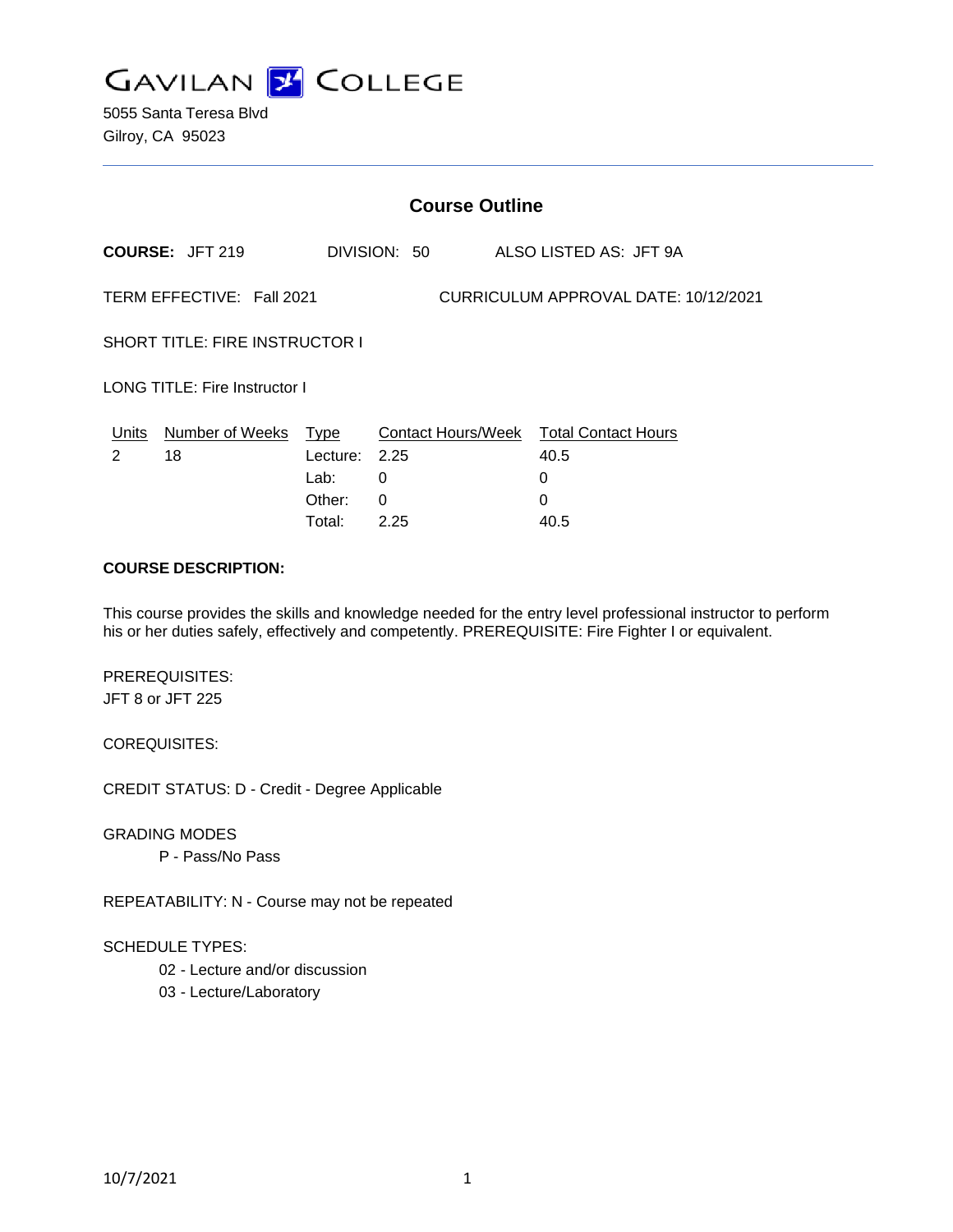### **STUDENT LEARNING OUTCOMES:**

By the end of this course, a student should:

1. Prepare and present lesson plans using cognitive and psychomotor learning methods indicated by the lesson plans to achieve state objectives and enable students to achieve learning outcomes, following applicable safety standards and practices and addressing risks.

2. Adjust presentation methods given changing circumstances in class environment, to maintain class continuity and to achieve learning outcomes without altering the content of the lesson or the lesson objectives.

# **COURSE OBJECTIVES:**

1. Students will be able to will be able to teach and deliver instruction from a prepared lesson plan utilizing instructional aids and evaluation instruments.

### **CONTENT, STUDENT PERFORMANCE OBJECTIVES, OUT-OF-CLASS ASSIGNMENTS**

Curriculum Approval Date: 10/12/2021

- I. Unit 1: Introduction (2 hour)
- 1. Instructor I Certification Process
- 2. Definitions of Duty
- II. Unit 2: Instructional Development (7 hours)
- 1. Determining Needed Adaptations
- a. Methods of Instruction
- b. Cultural Diversity
- c. Procedures for adapting instruction or the learning environment
- 2. Adapting Lesson Plans
- a. Components of a lesson plan
- b. Instructor preparation and organizational skills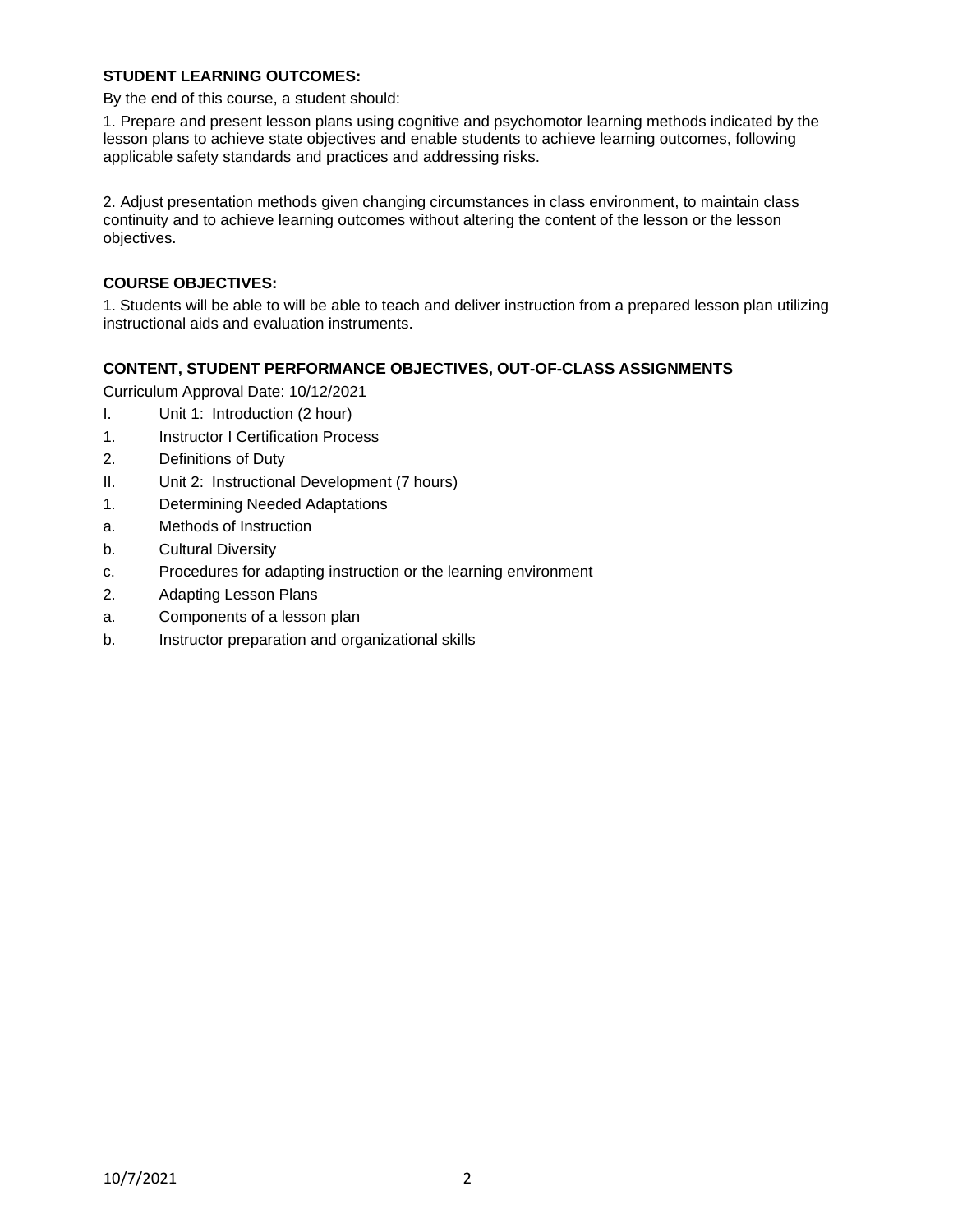- III. Unit 3: Instructional Delivery (11 hours)
- 1. Organizing the Learning Environment
- a. Classroom Management
- b. Techniques to maximize student application time
- c. Classroom arrangement the best fits the lesson, learning environment, and student needs.
- d. Instructional media and teaching aids
- 2. Presenting Lessons
- a. Principles of learning
- b. Techniques of instruction
- c. Lesson plan components
- d. Oral and nonverbal communication techniques
- 3. Adjusting Presentations for Changing Circumstances
- a. Equipment failure
- b. Weather
- c. Audio and visual distractions
- d. Safety
- e. Limited resources
- f . Presentation locations
- 4. Maintaining a Safe and Positive Learning Environment
- a. Motivation and coaching techniques
- b. Learning styles
- c. Dealing with disruptive and unsafe behavior
- d. Coaching and motivational techniques
- 5. Operating Instructional Audiovisual Equipment
- a. Components of audiovisual equipment
- b. Learning process
- c. Cleaning and maintenance of audiovisual equipment
- 6. Utilizing Audiovisual Materials
- a. Media types
- b. Selection criteria for media
- c. Transition techniques within and between media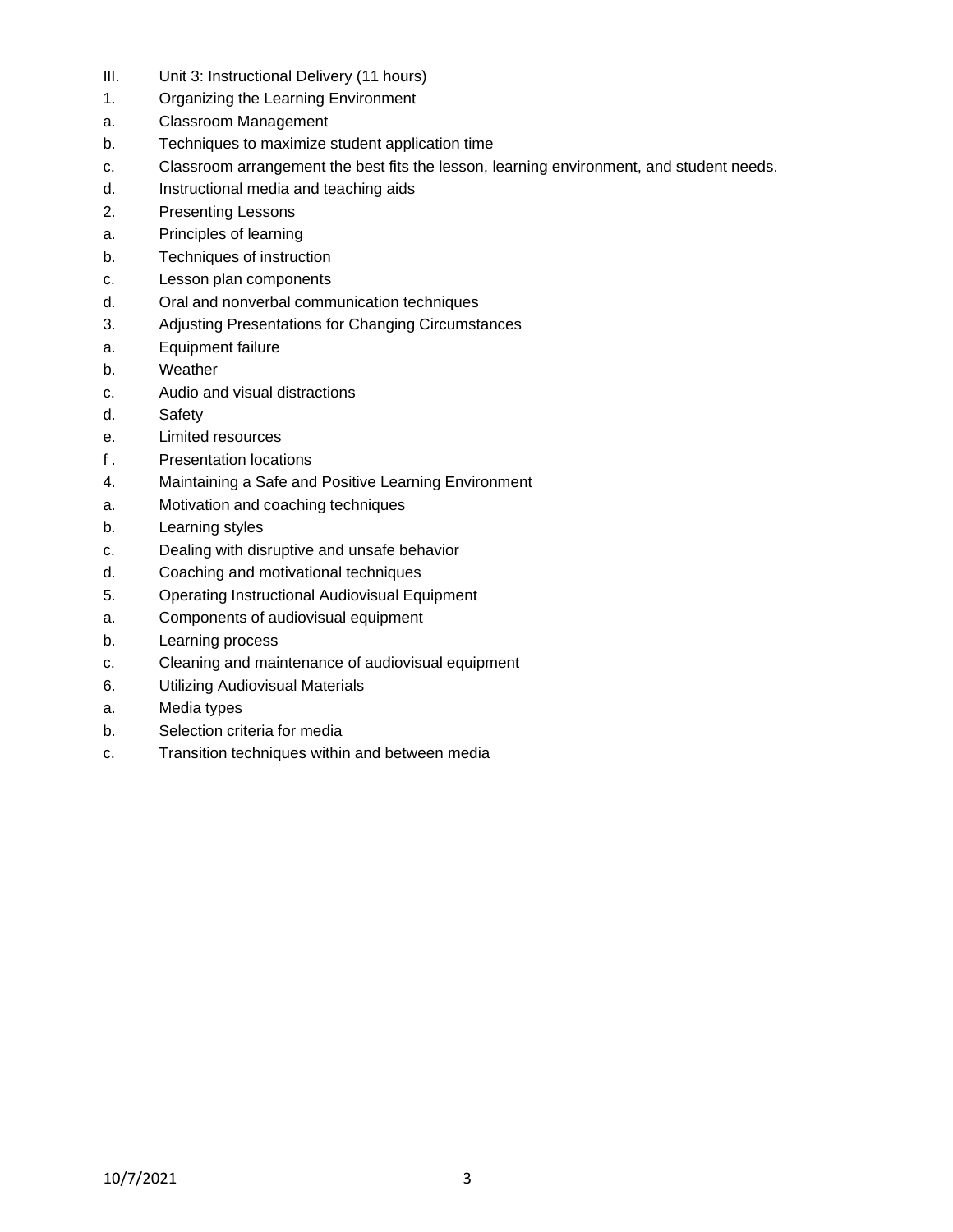- IV. Unit 4: Evaluation and Testing (10 hours)
- 1. Administering and Conducting Tests
- a. Test administration practices
- b. Agency testing policy
- c. Laws and polices pertaining to discrimination during testing and training
- d. Purposes of evaluation and testing
- e. Skills checklists
- f. Oral questioning techniques for testing
- 2. Grading and Securing Student Examinations
- a. Grading methods
- b. Methods for eliminating bias during grading
- c. Methods for maintaining exam security and confidentiality of scores
- 3. Reporting Test Results
- a. Reporting Procedures
- 4. Providing Evaluation Feedback to Students
- a. Reporting procedures
- b. Interpret test results
- c. Provide basic coaching
- 5. Evaluating Student Instructor Lesson Demonstrations
- a. Teaching demonstration
- b. Strengths and weakness of student instructor performance
- c. Review and Discussion
- d. Flow of presentation
- V. Unit 5: Program Management (10 hours)
- 1. Assembling Course Materials
- a. Components of a lesson plan
- b. Policies and procedures for the procurement of materials and equipment
- c. Resources based on student needs
- 2. Preparing Resource Requests
- a. Resource management for instructional materials
- b. Sources of instructional materials and equipment
- c. Complete resources request form
- 3. Scheduling Instructional Sessions
- a. Scheduling procedure
- b. Resource management for scheduling instruction
- 4. Completing and Submitting Training Records
- a. Types of records and reports required
- b. Policy and procedures

### **METHODS OF INSTRUCTION:**

Lecture, discussion and demonstrations will serve as the medium of instruction. Regular assignments will be made for out-of-class study and research. Individual guidance will be provided as required.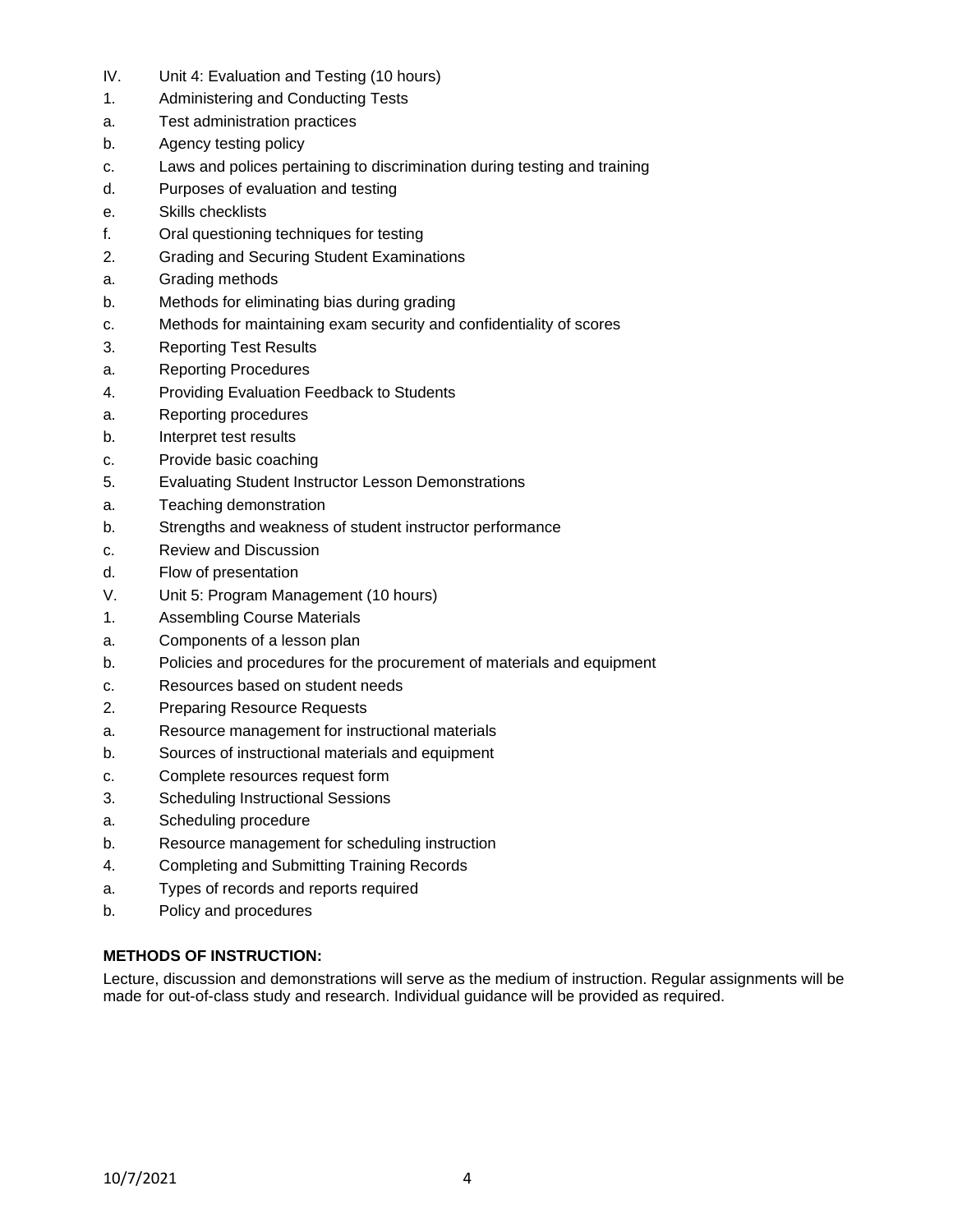# **OUT OF CLASS ASSIGNMENTS:**

Required Outside Hours: 80 Assignment Description: Reading the textbooks and course material

# **METHODS OF EVALUATION:**

Skill demonstrations Evaluation Percent 70 Evaluation Description Group activities and skill demonstrations to be graded by course instructor. Objective examinations Evaluation Percent 30 Evaluation Description Group activities and formative tests with a score of 80% to be graded by the instructor.

# **REPRESENTATIVE TEXTBOOKS:**

Fire and Emergency Services Instructor 8th edition. Fire Protection Publications,2012. Textbook is the most current edition. ISBN: 9780879394417 Reading Level of Text, Grade: 12th Verified by: Doug Achterman

Fire Service Instructor: Principles and Practice student manual 2nd edition. Jones & Bartlett Learning,2017. Textbook is the most current edition ISBN: 9781449670832 Reading Level of Text, Grade: 12th Verified by: Doug Achterman

CAL Fire Instructor 1 Certification Task Book. California Department of Forestry & Fire Protection,2012. Task book is the most current edition Reading Level of Text, Grade: 12th Verified by: Doug Achterman